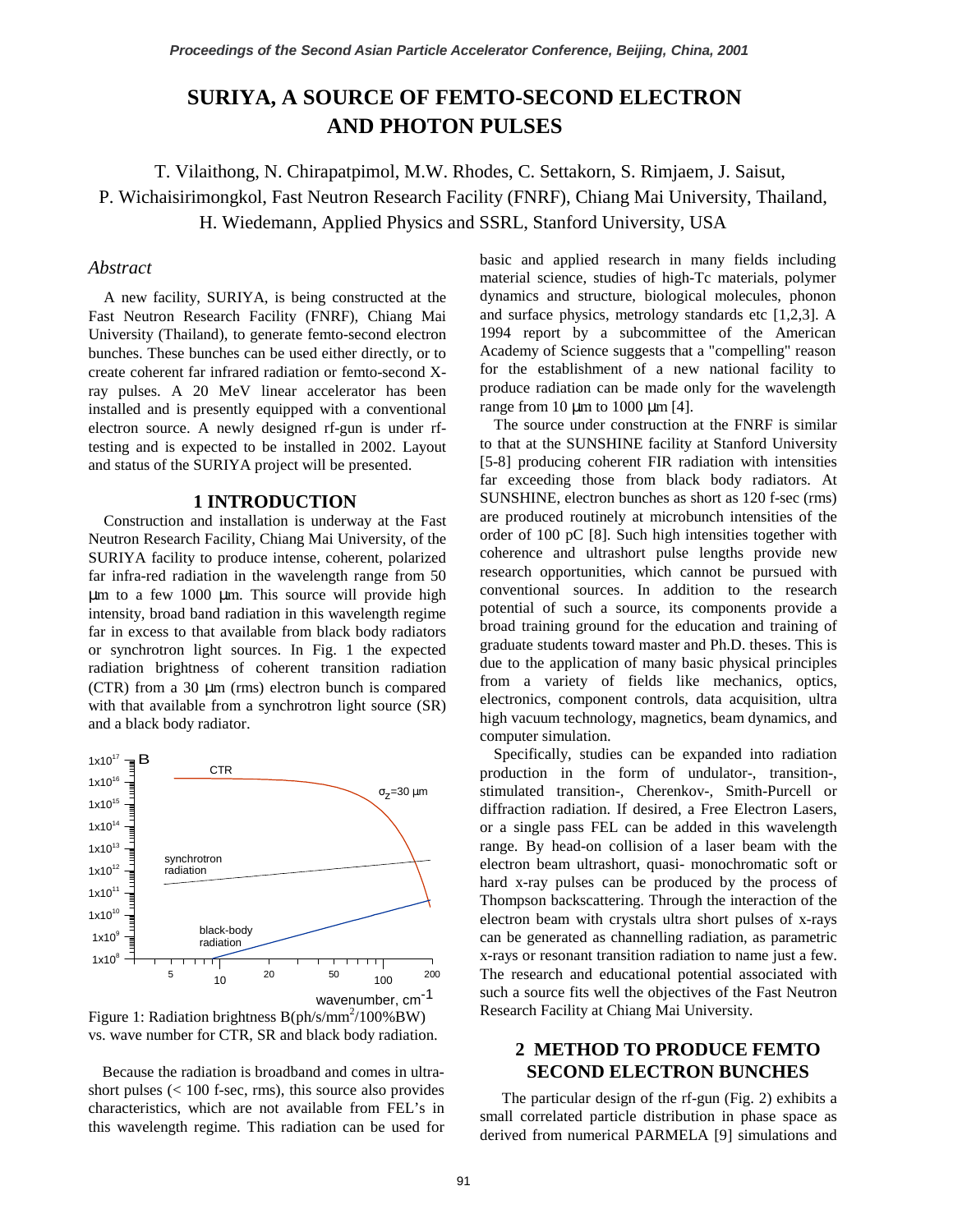shown in Fig. 3 with most of the particles concentrated in the first 10 psec. A more detailed discussion of the rf-gun design is given in another contribution to this conference [10]. The thin phase space distribution allows for efficient bunch compression in an  $\alpha$ -magnet (Fig. 2). An energy filter within the  $\alpha$ -magnet allows to select the useful part of the beam.



Figure 2: Rf-gun (left) and α-magnet with energy filter (right) [5].



Figure 3: Particle distribution (PARMELA) in energytime phase space at the rf-gun exit with histogram [11].

 High-energy particles, emerging first from the rf-gun will travel a longer path through the  $\alpha$ -magnet than lower energy particles, thus leading to bunch compression. After further acceleration in a linac the beam is guided to the experimental stations.



Figure 4: Particle distribution at the experimental station after optimum compression (PARMELA simulation)[11].

From this electron source we expect to obtain bunches as short as  $34$  fs or  $10 \mu m$  (rms), which is shorter by at least a factor of 3 compared to the SUNSHINE source [6,12]. As a consequence, the coherent far infrared spectrum available is extended by a factor x3 and thereby

covers the wavelength regime from about 30 µm to several mm, or in terms of wave numbers from 10 to 300  $cm<sup>-1</sup>$  and beyond as shown in Fig. 5.



Figure 5: Expected coherent radiation spectrum from the new rf-gun.

## **3 INSTALLATION STATUS OF SURIYA**

The FNRF has obtained a 20 MeV RF linear accelerator from the Chiang Mai Hospital. This system includes all related components to accelerate an electron beam. The installation of the linac including all of its sub-systems and conventional electron source has been completed (Fig. 6). All features related to medicalradiation therapy treatment and not used at SURIYA have been removed. The control electronics has been fully updated to remove therapy related interlocks and replace them with a system guided by research requirements.



Figure 6: Rf-linac installed at the SURIYA project.

At the SURIYA project laboratory, all personnel and machine protection systems have been installed and tested. An international standard security and safety protocol has been incorporated into the operation of the machine, which includes access door interlocks and panic buttons for automatic beam shut-off in case of personnel access to a restricted area. Beam-on warning lights, high voltage signs and audible sirens are implemented and